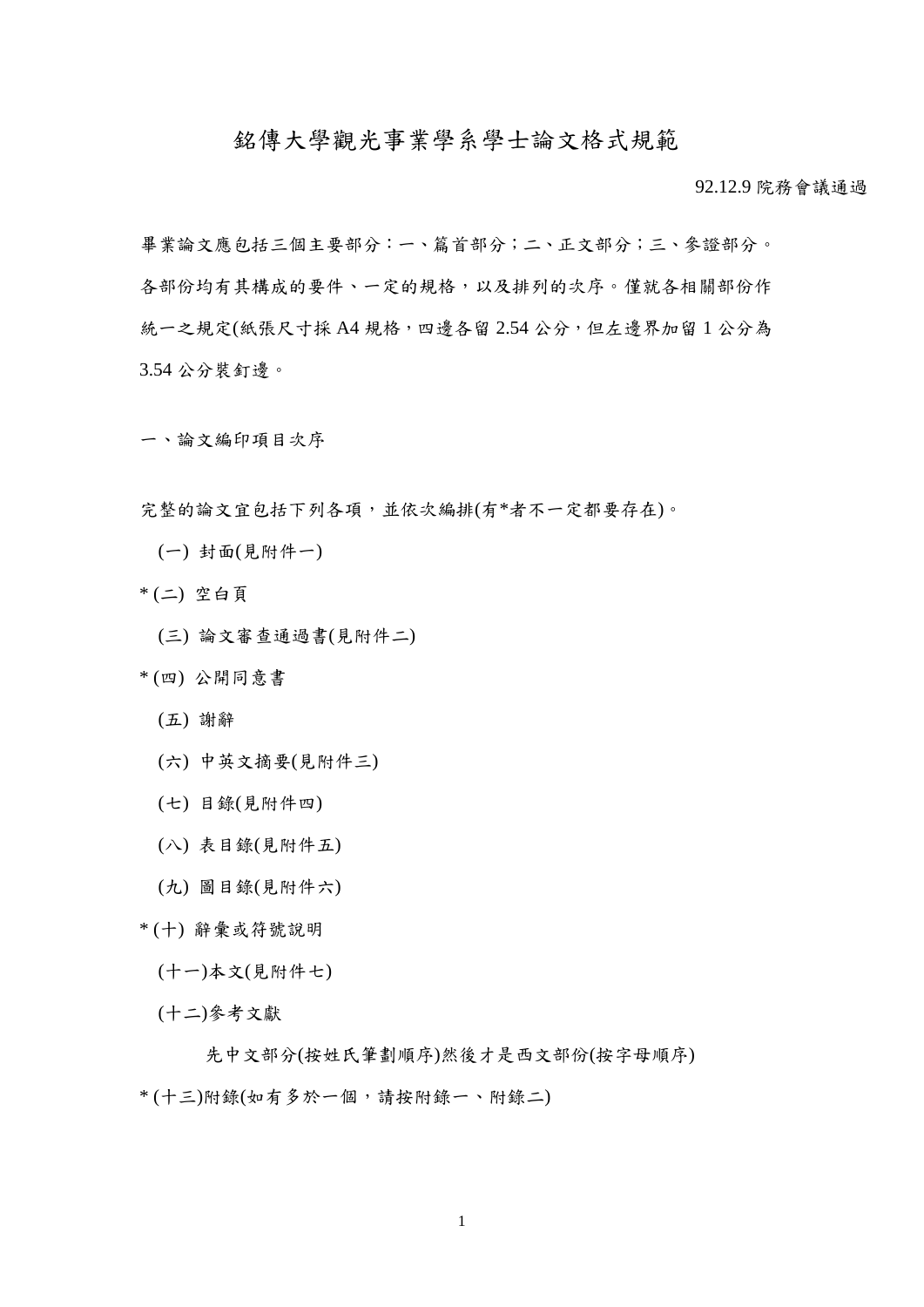二、篇首部分

(一)封面

本畢業論文的封面採縱式(如附件一)。各級畢業生論文封面顏色須一致,封 面的內容應該包括下列各項:

- 1、大學院校系所名稱(銘傳大學觀光事業學系)
- 2、論文類別(大學部畢業論文)
- 3、論文標題
- 4、指導老師
- 5、著者姓名
- 6、論文完成時間
- (二)空白頁

通常封面後宜設一空白頁,以做為題贈之用。

(三)論文審查通過書

論文口試通過後,本系發給「論文審查通過書」需經指導教授、系主任簽 章,以證明論文合格。

- (四)公開同意書
- (五)謝辭

著者對師長及親友表達感謝之意。

(六)中英文摘要

須附中英文題目,中英文摘要各約 300 字,且摘要後需附中英文關鍵詞。

宜力求簡明扼要,內容應說明研究動機與目的、研究方法與設計、資料收

集與分析、研究結果及討論建議等。

(七)目錄

按前述「論文編印項目次序」所列各項順序,依次編排論文內容之項目名 稱、章節編號、及頁次等;以二個層次為原則。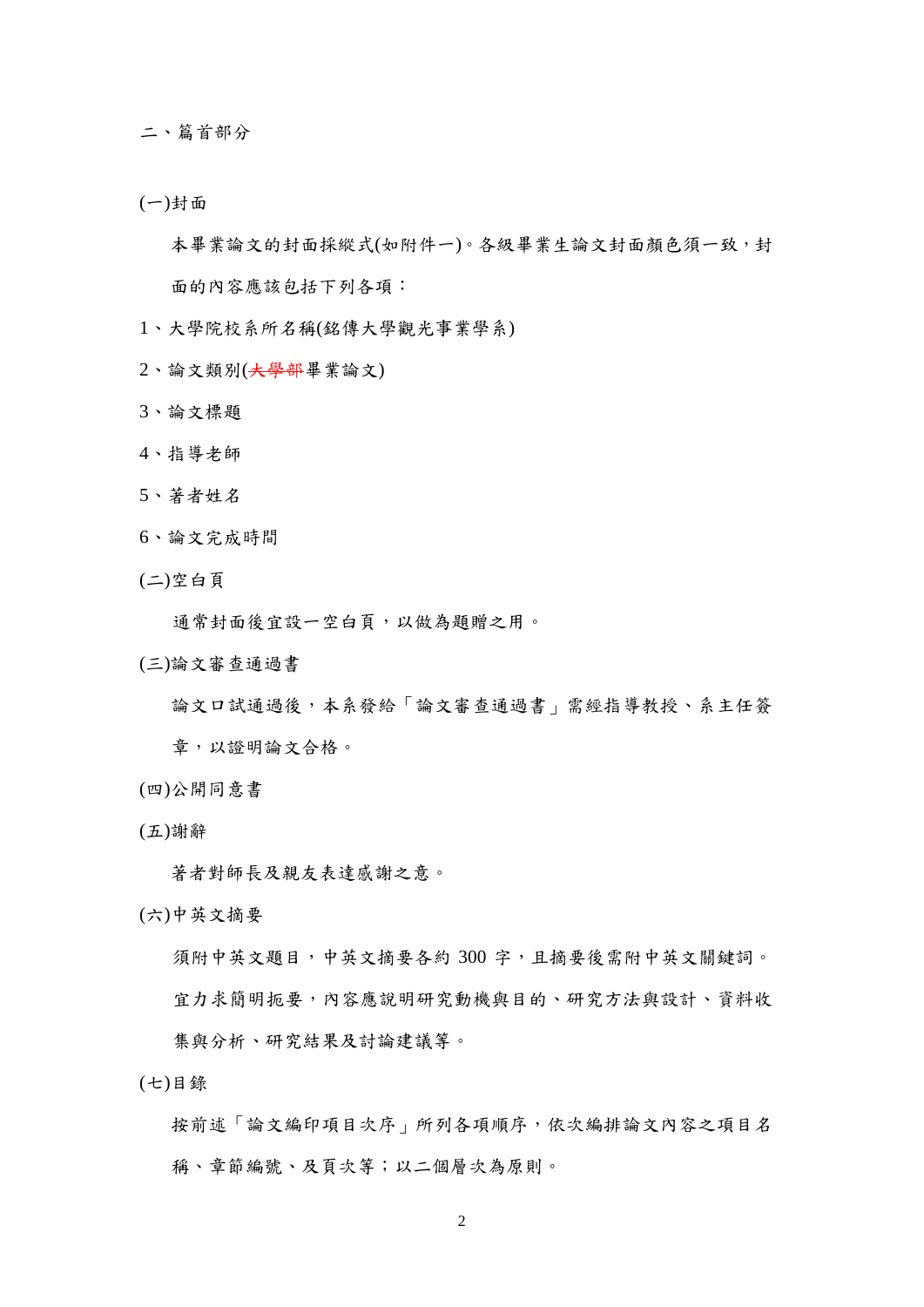(八)表圖目錄

文內所應用表圖,各依出現順序,依章節分別連續編號,表目錄在前,圖 目錄在後。

(九)辭彙或符號說明

各章節內所使用之特殊符號或縮寫辭彙等,宜集中表列於正文前說明之,以 便參閱。

三、正文部份

茲先就正文之撰述體例及相關注意事項加以規定如下。

(一)格式

文稿自左至右橫寫,標點佔一格(2 bytes),中文字體以標楷體,英文字體以 Times New Roman 為主, 12 字型及 1.5 行距格式編排,圖表請用白紙墨繪, 照片請掃描(scan)後放入文章內。

(二)編次

論文以章為主題,每章均置章標題(章名16字型),並均另起新頁,置於版 面頂端中央處。章下分節(章名14字型),不另起新頁,靠左排列。 章節編次宜使用一、二、….等中文數字編號。 各章節內必要時得再細分,惟宜依序採用下列數序: 一、  $(-)$ 



(a)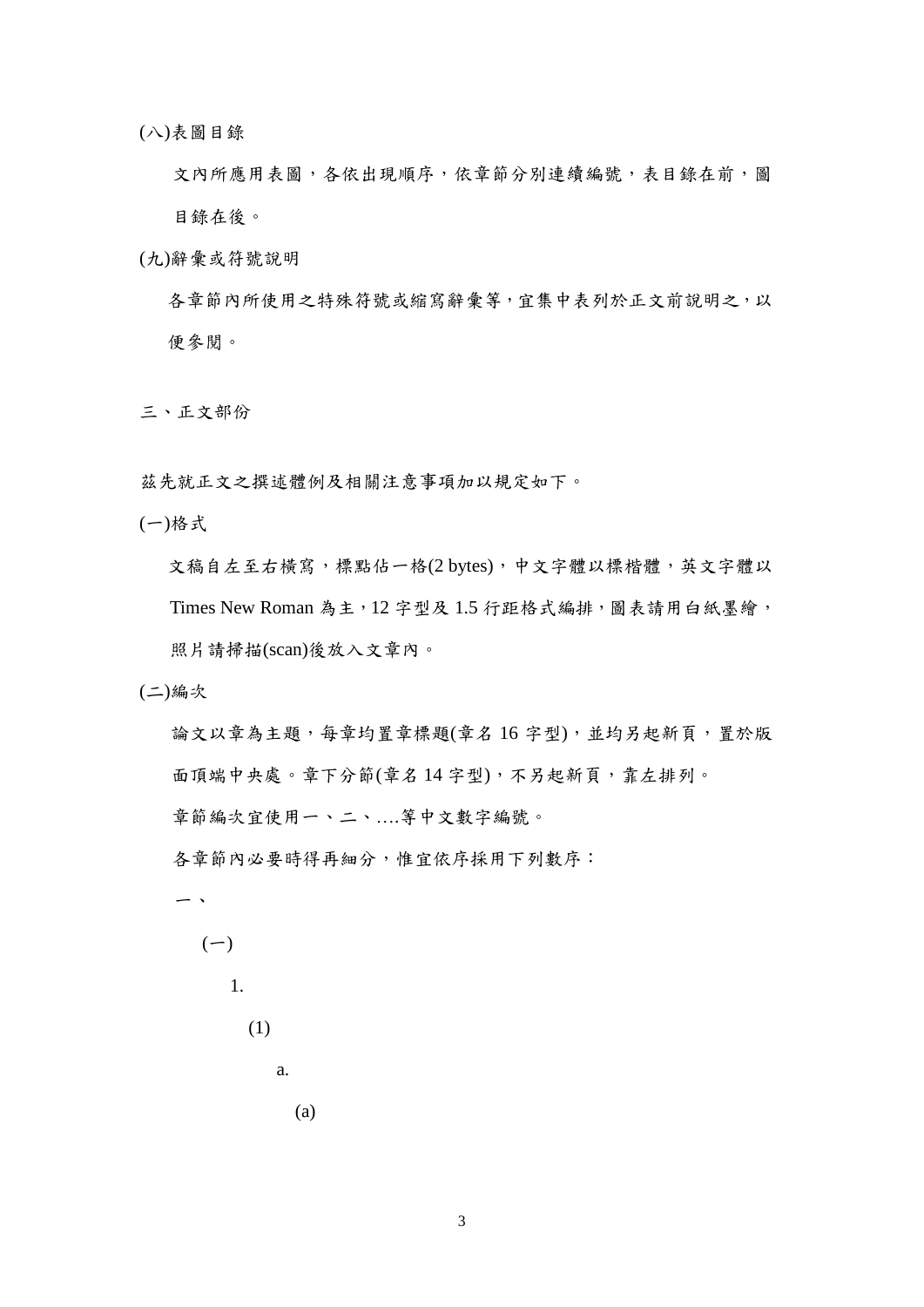

(三)表、圖系統

1)表、圖均須分別編列阿拉伯數字序號與標題,並各自成體系。

2)表之序數與標題,宜置於表之上方,資料來源及說明,則置於表之下方, 一律齊左排列。

- 3)圖之序數與標題,則置於圖之下方,資料來源及說明,亦置於圖之下方, 居中排列。
- 4)行文陳述時,涉及任何表、圖,宜確切指明表或圖的序數,如「見表 1」 或「見圖 1」;而不宜使用「見下表」或「見下圖」。
- 5)表、圖之安插宜選擇適當位置,通常宜置於首次陳述的段落之後,如遇實 際需要,亦可另起一頁。惟均以置於版面中央為宜。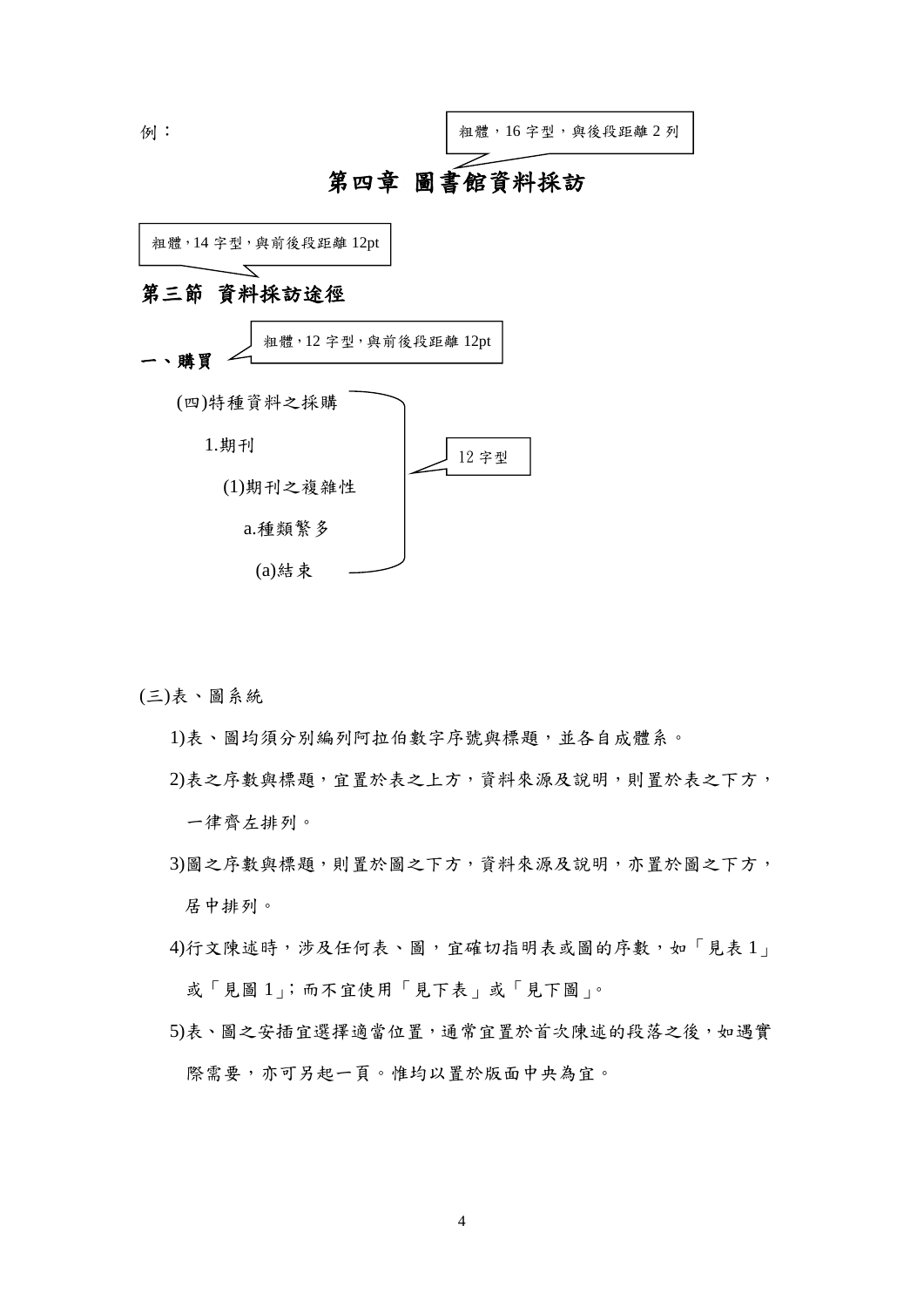$$
\mathbf{\left. \text{ }[n] \right. :}
$$

12 字型,1.5 倍行高



表 4-28 五類非實質性文章的文章篇數

| 非實質性文章   | 文章篇數 |
|----------|------|
| 人物訪問     | 32   |
| 翻譯       | 99   |
| 參觀實習心得報告 | 62   |
| 演講稿      | 67   |
| 書評、讀後感   | 46   |
| 總計       | 306  |

資料來源:劉國寶,1994,頁 29



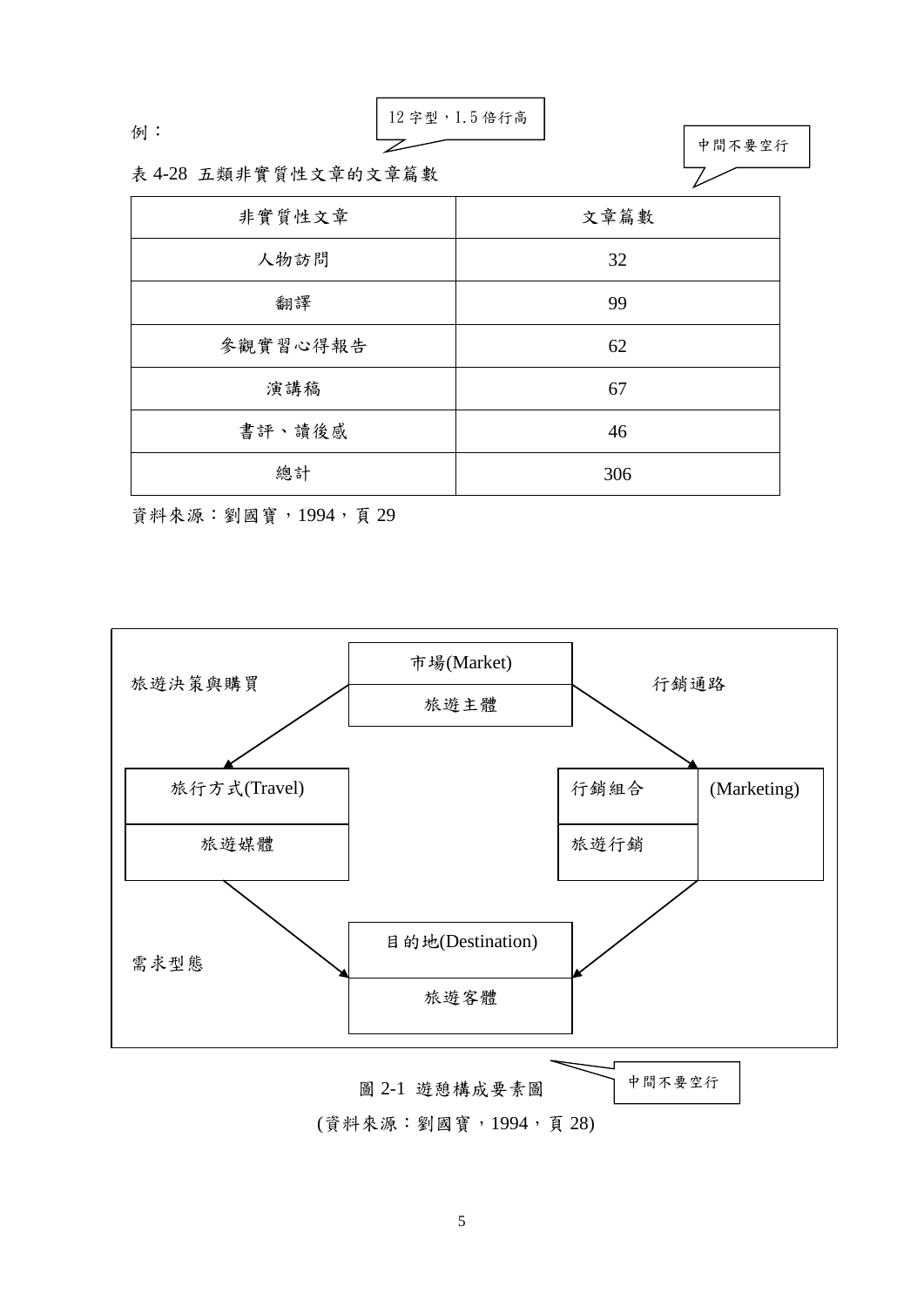\*以上資料來源在參考文獻中需要有下列之出現:

斜體,12 字型,1.5 倍行高

劉國寶(1994)。忠勇山登山步道景觀資源遊憩效益之研究。未出版碩士論文。 私立東海大學景觀學研究所,台中。

(四)註譯

特殊事項論點,引用他人之說或參考他人之作,均應使用註譯加以說明。 1.於正文中說明作者、年代,不以(註 1)(註 2)形式。

- 例:觀光開發的基本任務是提高觀光對象的吸引性,並加強其接近性(薛 明敏,1993)。
- 2.若於註釋中引用文獻或其他說明,可於每一章末附加註釋,正文中註釋格 式為"(註 1)"。
	- 例:觀光開發的基本任務是提高觀光對象(註 1)的吸引力。

註 釋

註 1:觀光對象的概念是由觀光者的立場來認知,用來表示「觀光者所針 對的有關觀光活動方面的景物等」。

所註之參考文獻資料,前面已出現過,如為緊臨出現則不論中西文均使用「同 前註,頁<sup>\*</sup>\* 、或為間隔出現則不論中西文均使用「同註<sup>\*\*</sup>,頁<sup>\*\*</sup>;若頁碼 亦相同,則省略。

- (五)外文人名、地名、政府機關、社團組織、或其他專有名詞得逕用外文名稱, 不加中文譯名。若使用中文譯名,均於首次出現時以圓括號( )附註原文, 若有簡稱應附於其後例:美國圖書館學會(American Library Association, ALA)。外文人名中譯,以中央通訊社所編之 標準譯名錄為準;外文地名
- (六)四位和四位以上之數字,請採用四位數撇節法

中譯,以國立編譯館編訂之 外國地名譯名 為準。

例:123,456。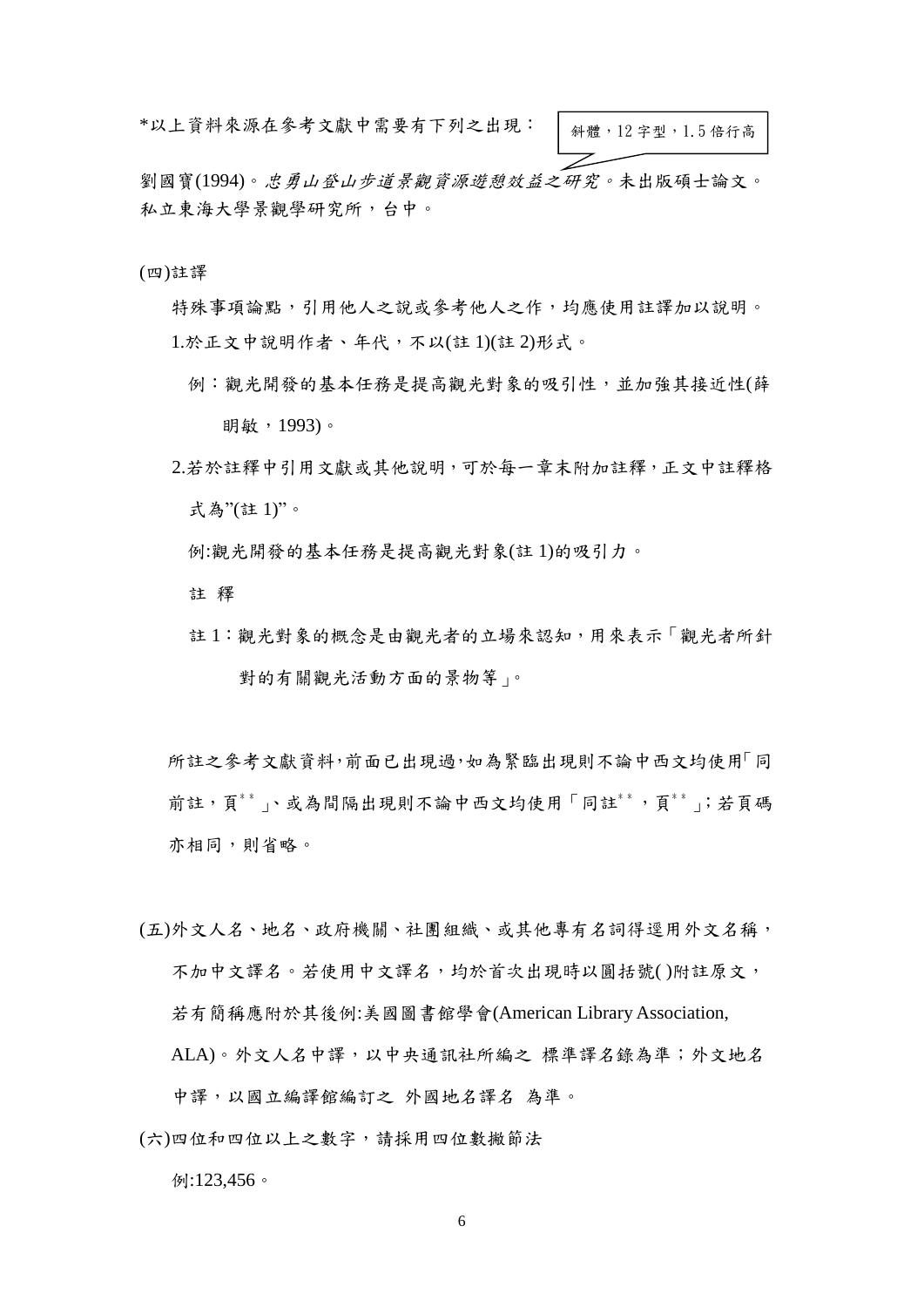四、參證部分

(一)參考文獻

在正文撰述過程所徵引的所有參考文獻資料,均需一一編列,一來以示負 責,二來提供進一步研究之參考。本規範採用 APA 格式(五版)。 參考書目應置於本文之後,另起一頁,頁次仍與本文接續編碼。內容首分中、 西文,中文在前,西文在後,並按姓氏筆劃或字母順序排列。

(二)附錄

凡屬大量數據、推導、或其他冗長備考之資料,不便刊載於正文者,如原始 資料(raw data)、訪問記錄或問卷等,均可分別另起一頁,編為附錄。

五、其他

(一)頁碼

1.篇首部分,以i,ii,iii 等小寫羅馬數字連續編號。

2.本文部分,均以 1,2,3 等阿拉伯數字連續編號。

3.附錄之頁碼以1,2,3 等阿拉伯數字接在本文後連續編碼,以此類推。

(二)裝訂

自論文本左端裝訂,書背外打印校系名稱,並列學位論文類別、論文名稱及著 者姓名(如附件一)。

(三)送繳

論文經審查通過後,印製三本交至觀光學院辦公室。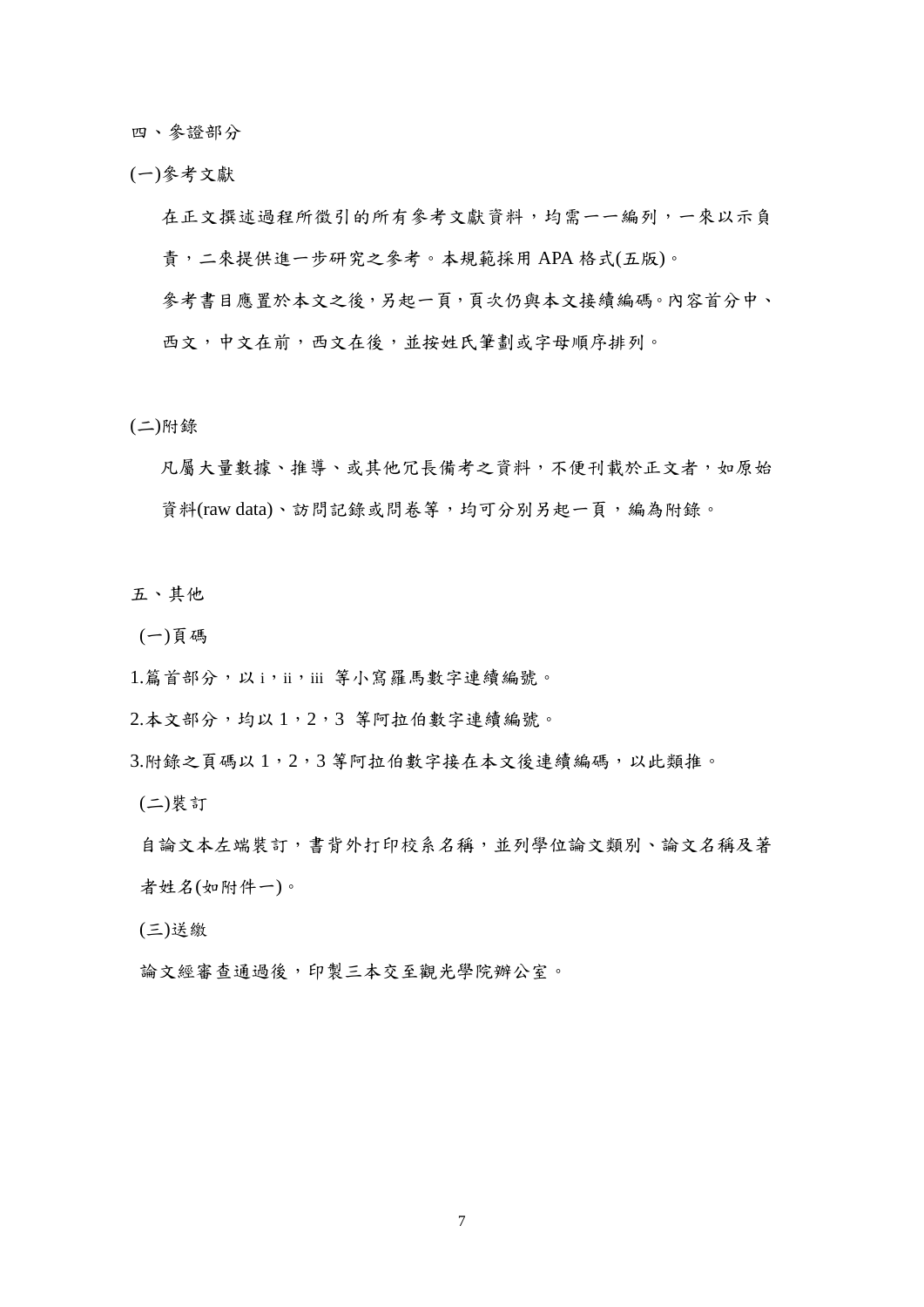六、文獻探討與參考文獻之對應如下:

文獻部份請將中文列於前,英文列於後,按姓氏筆畫或字母順序排列,中文 部分參閱以下範例,英文部分則參考 APA Style 5.0。

(1)期刊中之文章(Journals):

作者 (發行年份)。文章名稱。期刊名稱,卷,頁數-頁數。

或

作者 (發行年份)。文章名稱。期刊名稱,卷(期),頁數-頁數。 例:

- 許宗哲、陳非與陳銘傳(1987)。可控制程式之應用。機械月刊, *13*,99-103。
- 許宗哲、陳非與陳銘傳(1987)。可控制程式之應用。機械月刊, *13*(9),99-103。
- Spetch, M. L., & Wilkie, D. M. (1983). The review on tourism marketing . *Journal of Tourism Research, 9,* 14-30.

Spetch, M. L., & Wilkie, D. M. (1983). The review on tourism marketing . *Journal of Tourism Research, 9*(1), 14-30.

James, P. W., O'Dell, W., Snyder, R. P., & Williams. P. D. (2001). The recipes for happiness, self-worth, and social interaction. *Journal of Personality and Social Psychology, 64*, 1120-1130.

\*多作者時在本文可寫成:(Spetch et al., 1990)。

\*書名或文章名為首字大寫,如遇:符號則首字再大寫。

\*期刊名、雜誌名稱則為每字大寫。

\*在本文中多個文獻之表達:(Spetch, 1956; Glase & Bond, 1981)。

整份期刊(Entire issue of the Journal)。

編者(發行年份)。特刊名稱。*期刊名稱,卷*(期)。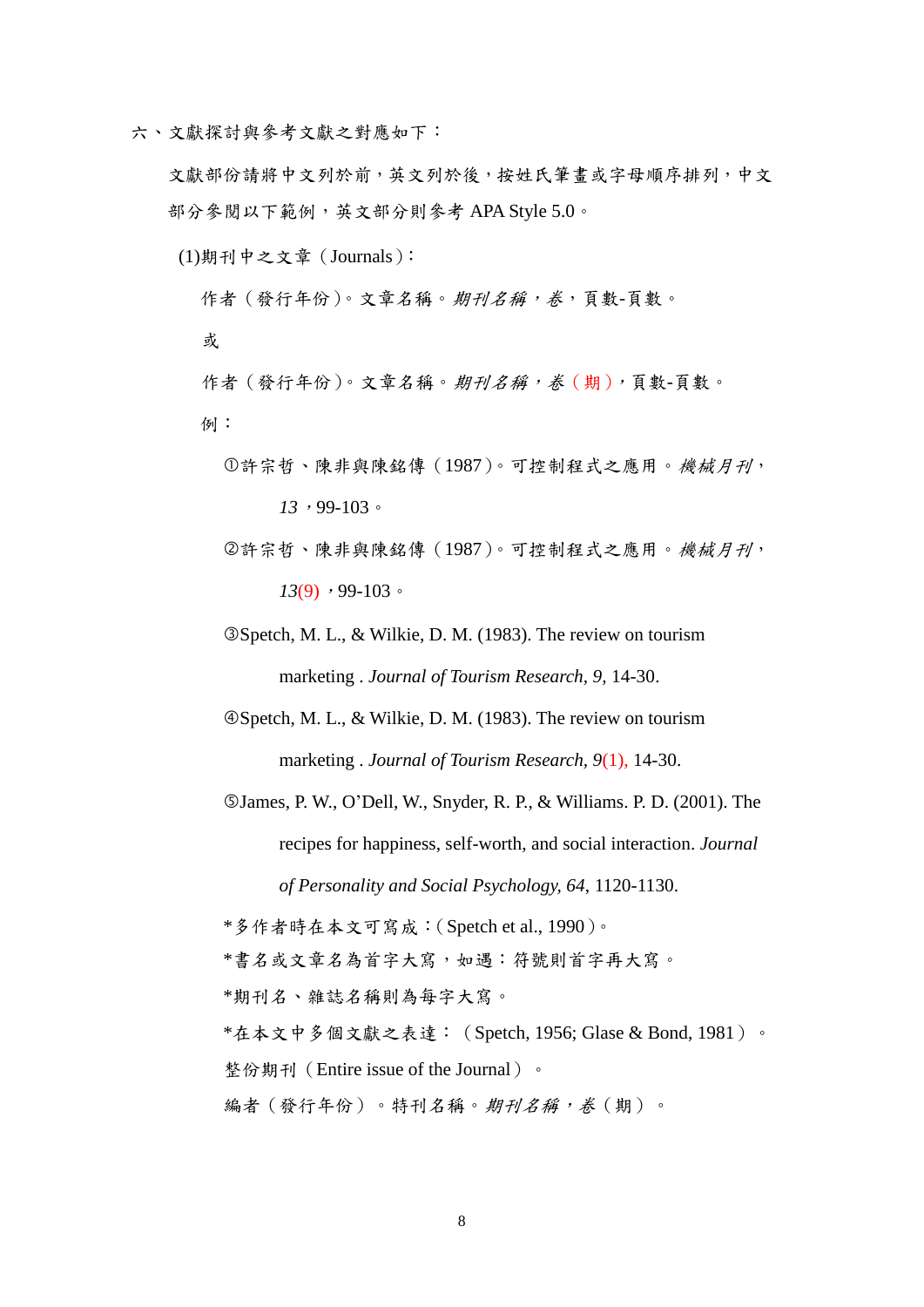Glaser, R., Spetch, M. L. & Bond, L. (Eds.). (1981). Testing: Concepts, policy, practice, and research [Special issues]. American *Psychologist, 63*(10).

 $(2)$ 書 (Book):

作者(發行年份)。書名(第×版)。出版地:出版商。

例:

- 方世榮(1994)。行銷管理學-分析、計畫、執行與特制(第三版)。 臺北:東華書局。
- Bernstein, T. M. (1965). *The careful writer: A modern guide to English usage* (3<sup>rd</sup> ed.). New York: Atheneum.

American Psyciatric Association. (1980). *Diagnostic and statistical manual of mental disorders.* Washinton DC: Author.

(3)編輯書(Edited Book):

作者(編)(發行年份)。書名。出版地:出版商。

例:

Montcalm, P. F., Simmons, R. & Jennings, M. M. (2001). Tightening the limits of student football stars to prevent problems. In F. S. Smith & T. S. Elliot (Eds.), *Faculty perceptions of student athletes*  (pp. 49-61). Washington DC: American Psychological Association. Gibbs, J. T., & Gibbs, M. P. (Eds.). (1999). *A Practical guide to first aid for the entire family.* San Francisco: Jossey-Bass.

(4) 一本書中之某篇文章 (Article or chapter in an edited book): 作者(發行年份)。文章名稱。載於編者名(編),書名(pp. 頁數-頁 數)。出版地:出版商。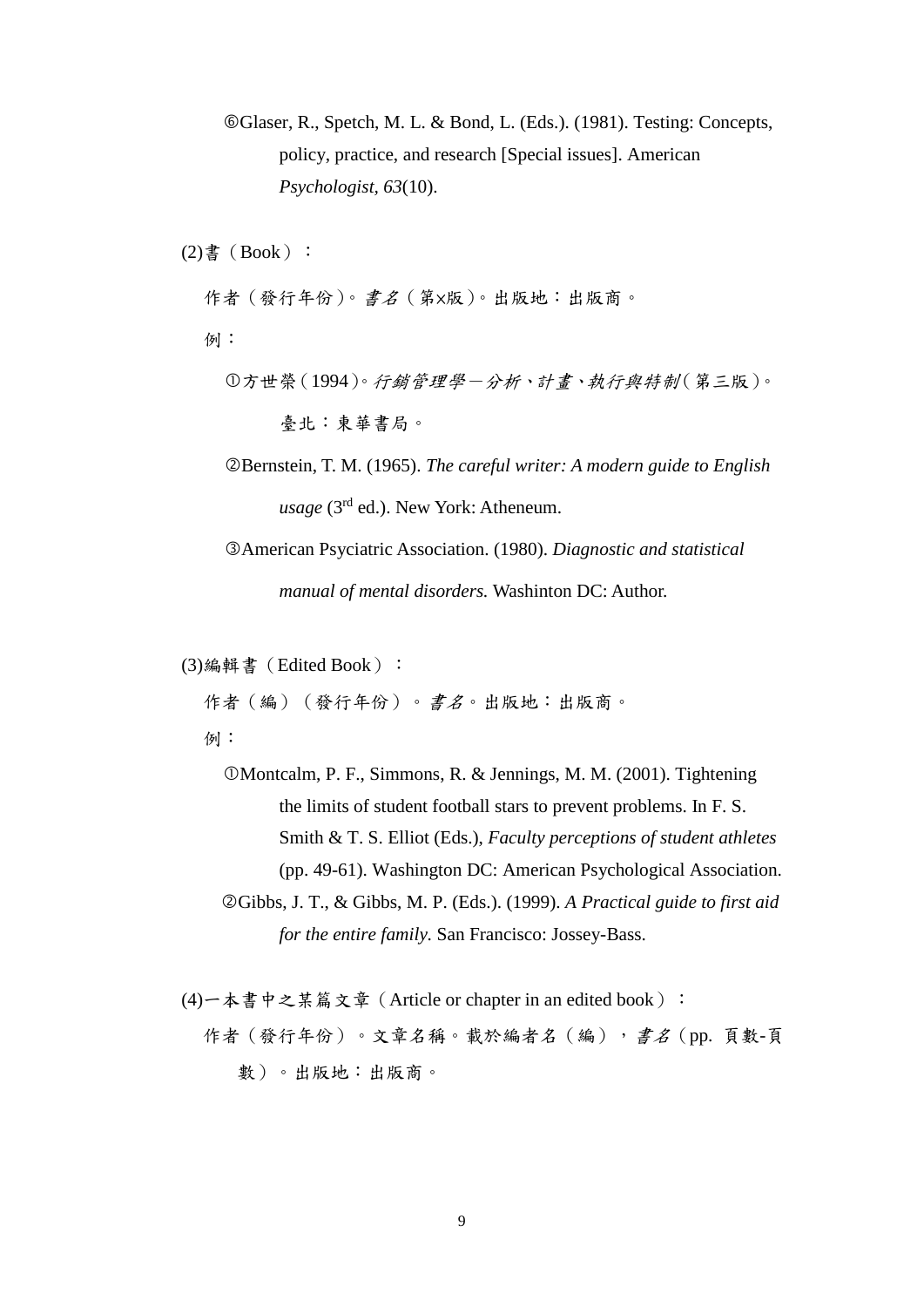例:

Hartley, J. T. Jr. (1980). Learing and memory. In L. W. Poom (Ed.), *Aging in the 1980s* (pp. 239-252). Washington DC: American Psychological Association.

(5)書本回顧(Book Review):

例:

O'Hare, S. (1998). Something is rotten in the state of nursing. [Review of the book *The current state of the art in nursing*]. *Science*, 272, 155.

(6)翻譯書:

原作者(發行年份)。書名(翻譯者名,Trans.)。出版地:出版商。(原 出版年份)

例:

Solotaroff, L. S. (1969). *The mind of a mnemonist* (A. R. Luria, Trans.). New York: Avon Books.(Original Work published 1965)

Kotler, P. & Armstrong, G. (1990)。行銷學(許是祥譯)。臺北市:

前程企業管理公司。(原著發行於 1988)

在本文則為:(Kolter & Armstrong, 1988/1990)

(7)論文集(Proceedings):

作者 (發行年份)。文章名稱。載於編者名,論文集名稱 (pp.頁數-頁 數)。出版地:出版商。

例:

李圓圈(1997)。休閒價值觀之研究。載於石正方(編),休閒事業 管理研討會論文集(頁 239-252)。臺北:休閒事業管理學會。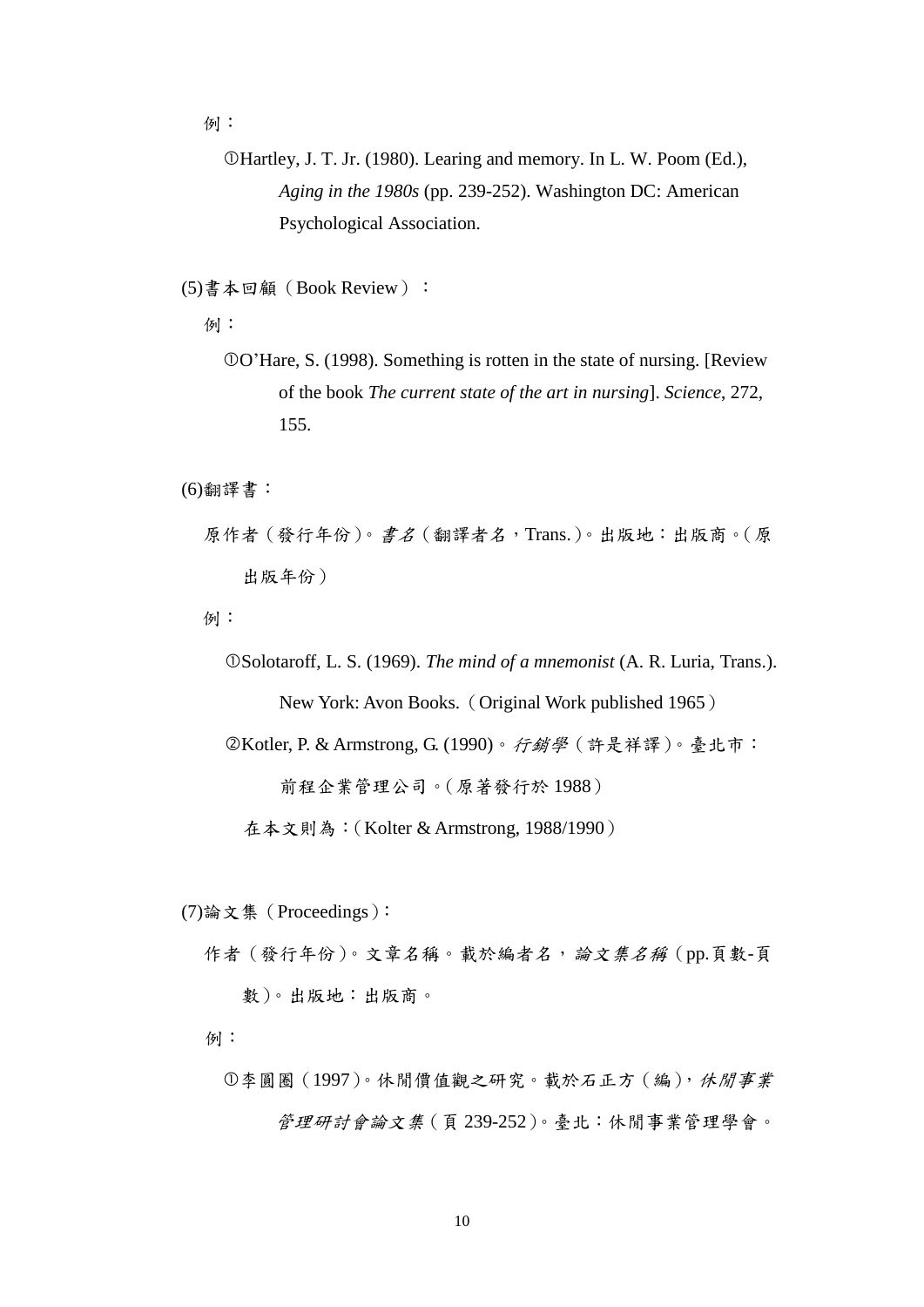Hartley, J. T. (1980). Learing and memory. In L. W. Poom (Ed.) *Proceedings of the Fourth International Symposium on Military*  (pp. 239-252). Washington DC: American Psychological Association.

(8)在研討會發表而未出版之論文:

作者 (發行年份,月)。文章名稱。會議名稱,會議地點。 例:

 陳銘傳(1998,6 月)。休閒價值觀之研究。銘傳大學觀光系跨越 二十世紀論文研討會發表論文,桃園。

 Singh, R. (1980, February). *The structure of processing*. Paper presented at the meeting of the Society for Psychological Research, Cincinnati, OH.

(9)學位論文(Dissertation and thesis):

作者 (年份)。論文名稱。學位名稱論文,校及系所完整名稱,地點。 例:

- 陳企榮(1992)。資訊高速公路之機會。未出版碩士論文,國立中 央大學資訊管理研究所,中壢。
- Pendar, J. E. (1982). *Curriculum and career.* Unpublished doctorate dissertation, McGill University, Montreal.
- Pendar, J. E. (1982). *Curriculum and career.* Unpublished master thesis, McGill University, Montreal.

 $(10)$ 報告 (Report):

研究單位(發行年份)。報告名稱。出版地:委託單位。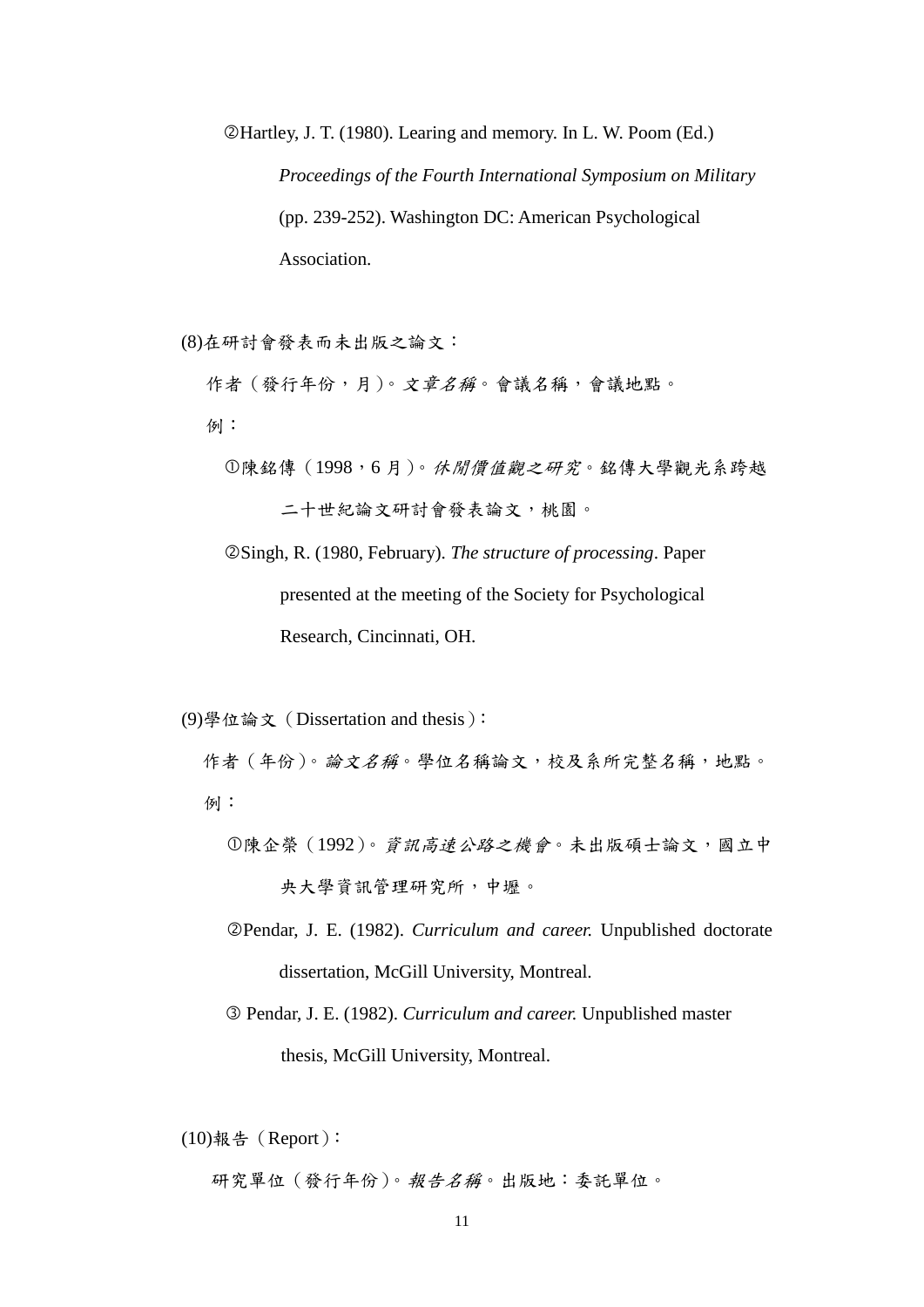例:

National Institute of Mental Health. (1982). Television and Behavior:

*Ten years of scientific progress.* Washington DC: U.S. Goernment

Printing Office.

研究單位(發行年份)。報告名稱。出版地:同作者。

例:

交通部觀光局(1987)。中華民國七十五年度臺灣地區國民旅遊狀 況調查報告。臺北:同作者。

(11)雜誌(Magazine):

作者(年,月)。文章名稱。雜誌名稱,卷(期),頁 xx-xx。 例:

 $0$ 王志仁 $(1997, 1$ 月)。網際網路一臺灣的機會與威脅。天下雜誌,  $(27)$ , 頁 60-66。

Gardner, H. (1981, December). Do babies sing a universal song? *Psychology Today*, pp. 60-67.

Chilton, L. A. (2001, January 21). Above this watery planet. *Time*, 144, 59-61.

(12)報紙(Newsletter Article, Corporate author)

作者(年,月日)。標題名稱。報紙名稱,頁版數。

例:

張原(1988,1 月 4 日)。正視賭博:禁不勝禁不如開放。中央日

報,頁 3。

正視賭博:禁不勝禁不如開放(1988,1 月 4 日)。中央日報,頁 3。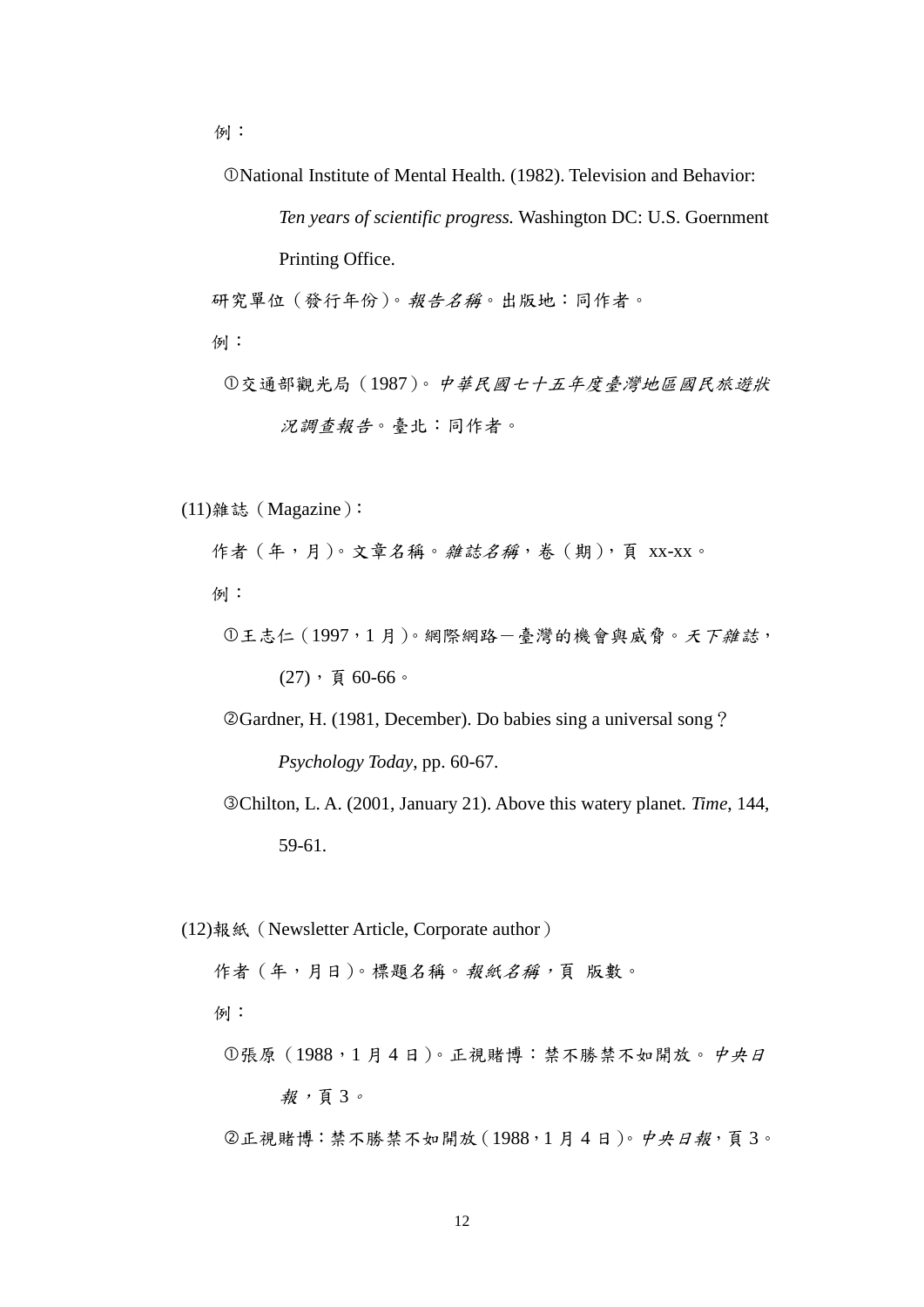# Staff. (1980, September 1). Professionals face tax rises as IRS targets personal-service corporations. *Behavior Today*, pp. A5, A7.

(13)電子參考文獻(Electronic References)

包括有整合的資料庫(aggregated database),網路期刊(online

Journals),網站或網頁(web sites or web pages),網路上之討論群(web

or e-mail-based discussion groups), 網路上之新聞稿 (web or

e-mail-based newsletter)

可分四大類:

※網路期刊(Online periodical)

作者1,作者2,作者3(年份)。文章題目[電子文件]。期刊名稱, 卷(期),頁數-頁數。摘自日期,摘自來源:綱站名稱。

 Author, A. A., Author, B. B., & Author, C. C. (year). Title of article [Electronic version]. *Title of Periodical*, xx, xxxx. Retrieved month, day, year, from source.

例:

Ashe, A. A., Bagatelle, B. B., & Candy, C. C. (2001). My love of nursing [Electronic version]. *Journal of Nursing*, 23, 117-123. Retrieved Novermber 22, 2001 from

[http://www.journalo](http://www.journal/)fnursing.com

※網路文章(Online document)

作者 (年份)。文章名稱。摘自日期, 摘自來源: 網站名稱。

 Author, A. A. (year), *Title of work*. Retrieved month, day, year, from source.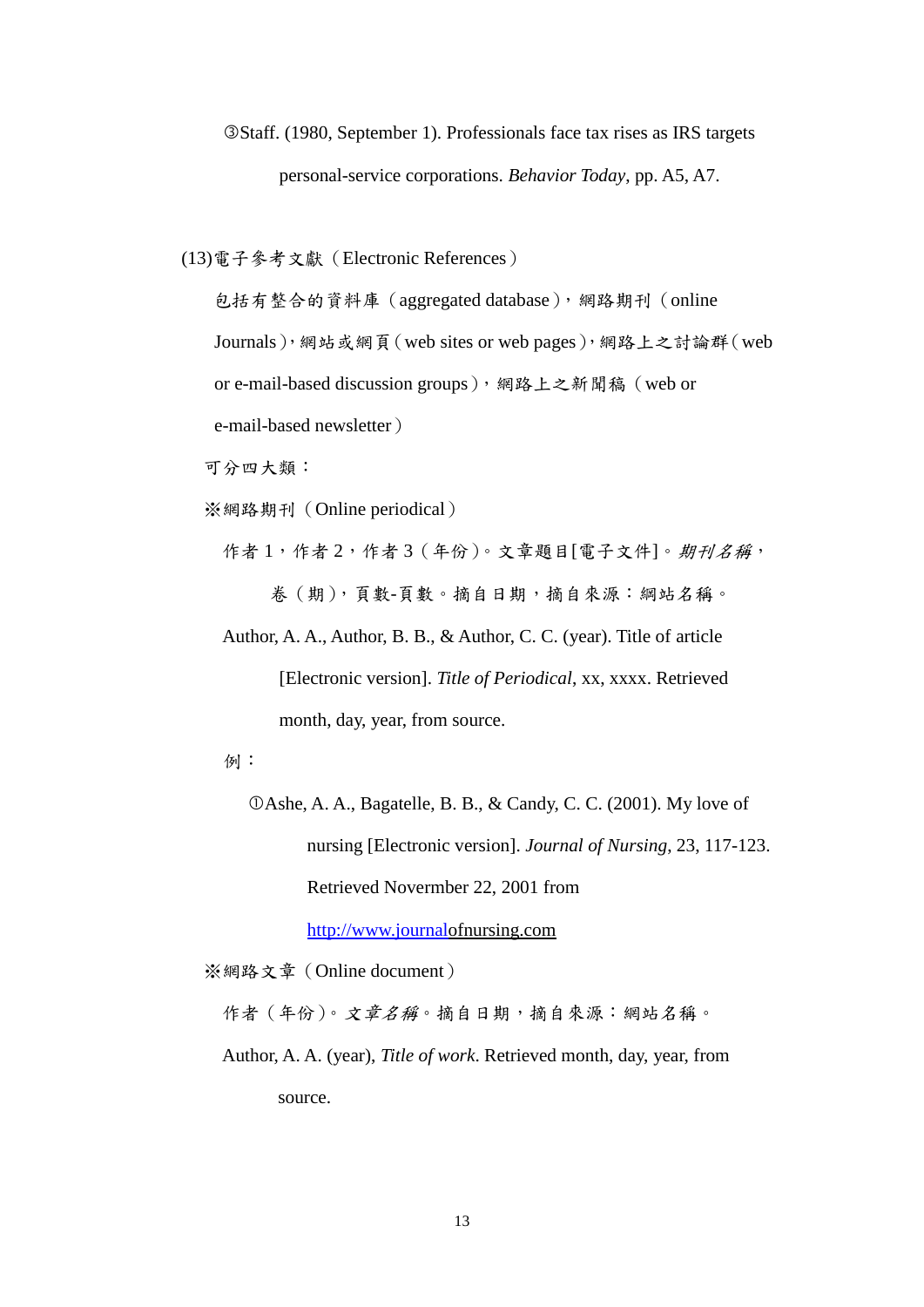Greater New Milford Area Healthy Community 2000, Task Force on Teen and Adolescent Issues. (n.d.). *Who has time for a family meal*?*You do*! Retrieved October 5, 2000, from http://www.familtymealtime.org

※光碟版摘要(Abstract on CD-ROM)

作者(發行年份)。光碟標題名稱[CD-ROM]。期刊名稱,卷,頁數-頁數。摘要摘自:資料來源取用號碼。

例:

Meyer, A. S. (1993). Employee assistant program supervisory referrals: Characteristics of referring and nonreferring supervisors [CD-ROM]. *Memory & Cognition, 20*, 715-726. Abstract from ProQuest File: Dissertation Abstract Item: 9315947.

※連線摘要(On line abstract)

作者(發行年份)。光碟標題名稱[On-line]。期刊名稱,卷,頁數-頁 數。摘要摘自:資料來源取用號碼。

例:

 Meyer, A. S. (1993). Employee assistant program supervisory referrals: Characteristics of referring and nonreferring supervisors [On-line]. *Memory & Cognition, 20, 715-726. Abstract from:* ProQuest File: Dissertation Abstract item: 9315947.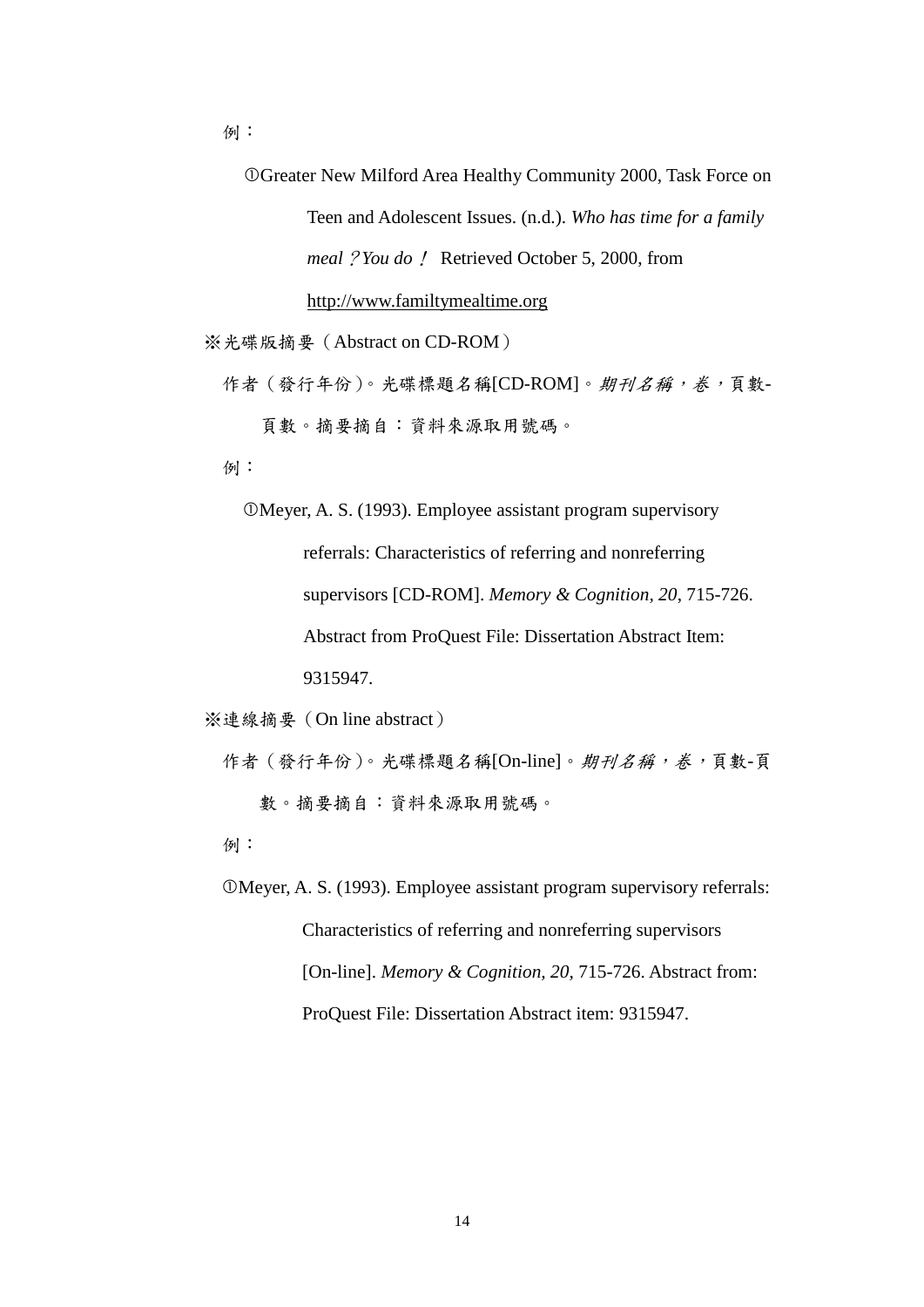

附件一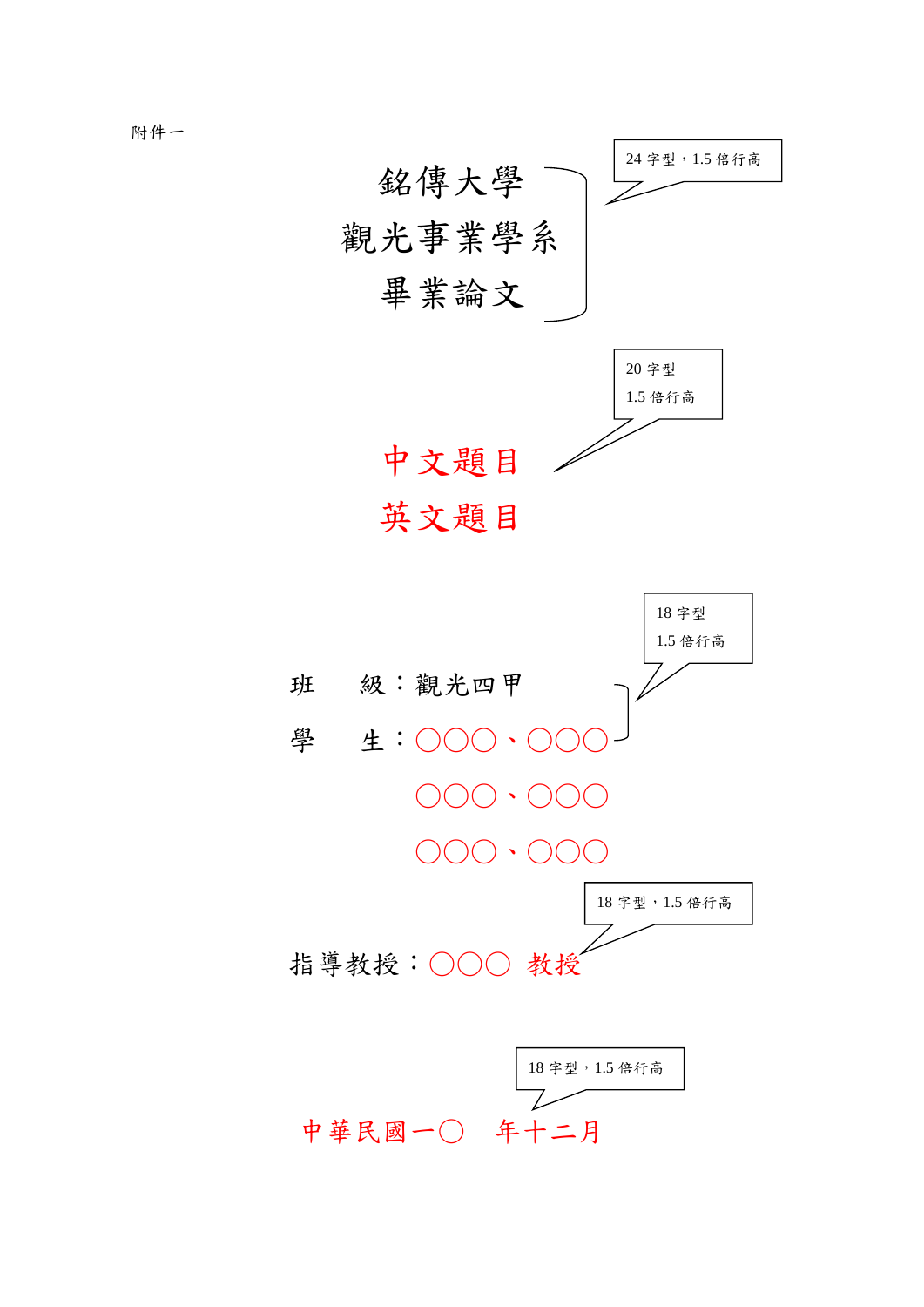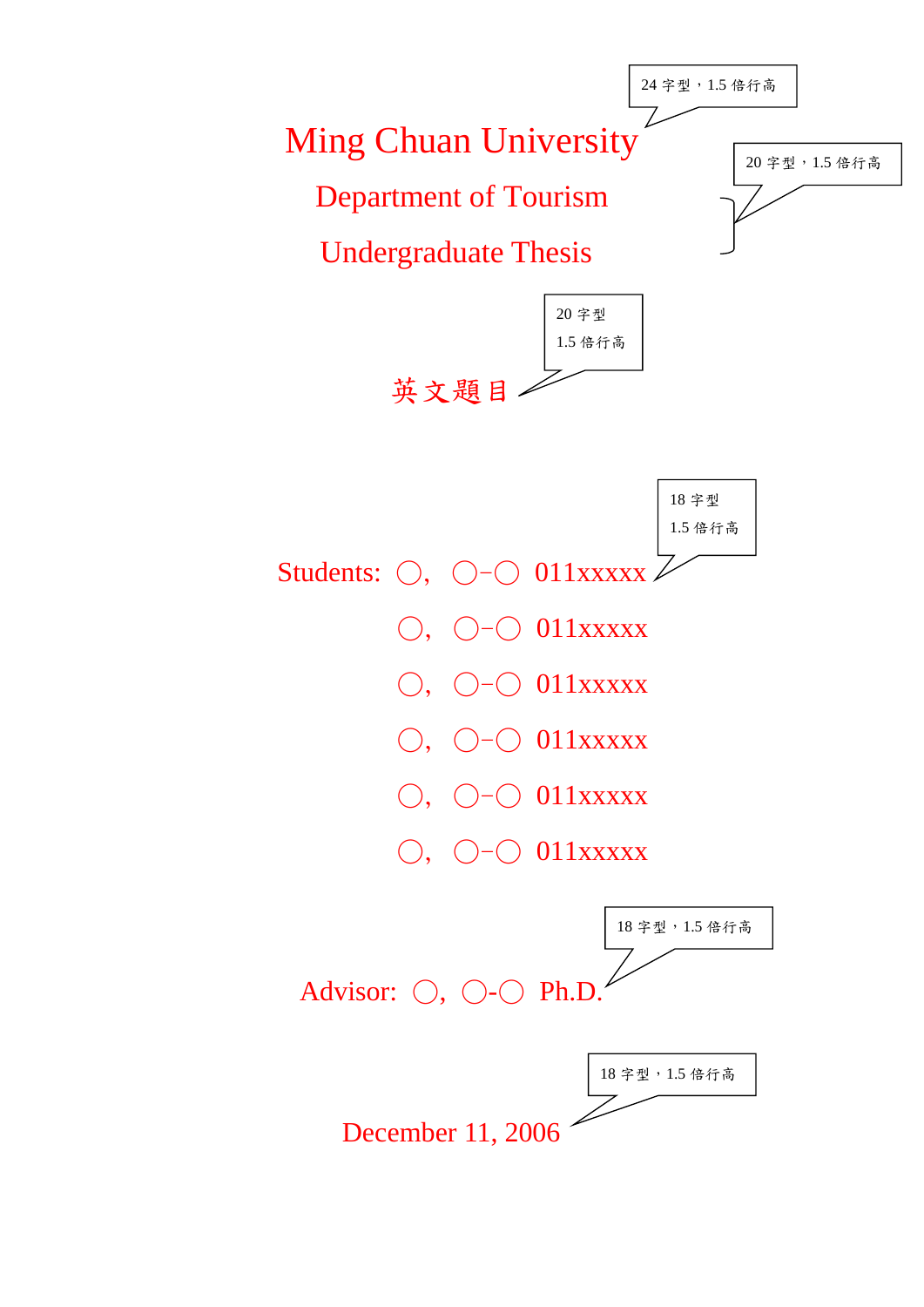

班別:觀光四甲

學生:○○○須打字**(**如下,要底線**)**

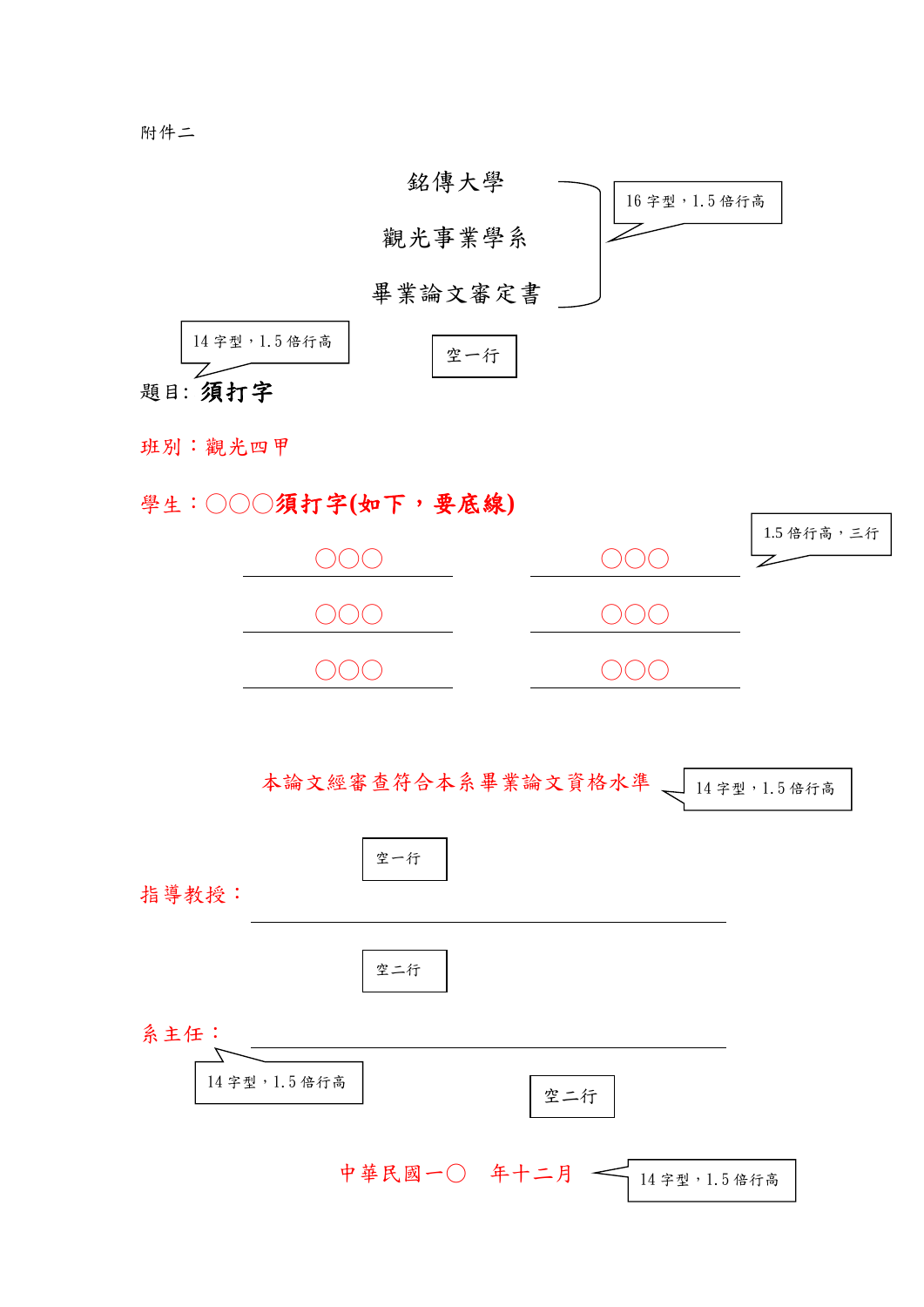附件三

12 字型,1.5 倍行高



在現今知識經濟的時代裡,組織已開始重視內部知識工作者在知識取得、 分享與應用所產生的效益,並體認到知識管理的重要;且隨著科技的進步,利 用網際網路與資訊科技來協助知識工作者獲取、應用與分享知識,提高組織工 作效率,成為現今企業最重視的課題。

本研究在探討知識管理的基本觀念後,以旅館業為主軸,利用網際網路與 資訊科技來實作一套知識管理系統雛形,讓組織成員可透過系統快速搜尋所須 之專業知識並做學習,以創造知識分享的價值。系統離形建構以案例式推理法 的運作精神為原理,並以資料庫做為系統知識庫之基礎架構,加入搜尋引擎的 技術。系統呈現主題分為訊息公告區、危機處理知識庫、知識交流區、知識學 習中心區、會員管理區、旅館相關規定區、與網站連結區七大基本功能區;藉 由搜尋引擎提供個人化知識服務給予不同之旅館工作者。並將架構於網際網路 之上,目的在於使旅館工作者在知識分享與取得無時空限制,使知識管理系統 之效能得以真正發揮。

藉由建構知識管理系統之離形,供旅館工作者快速取得核心知識、得知知 識之所在,並整合知識以創造價值、分享知識;以及提供旅館知識管理之概念 與系統基礎架構,俾助旅館業正式建立知識管理系統時能有所參考依據妥並善 管理其知識,使其能夠更具競爭力。

【關鍵字】知識管理、知識管理系統、知識分享、資訊科技、搜尋引擎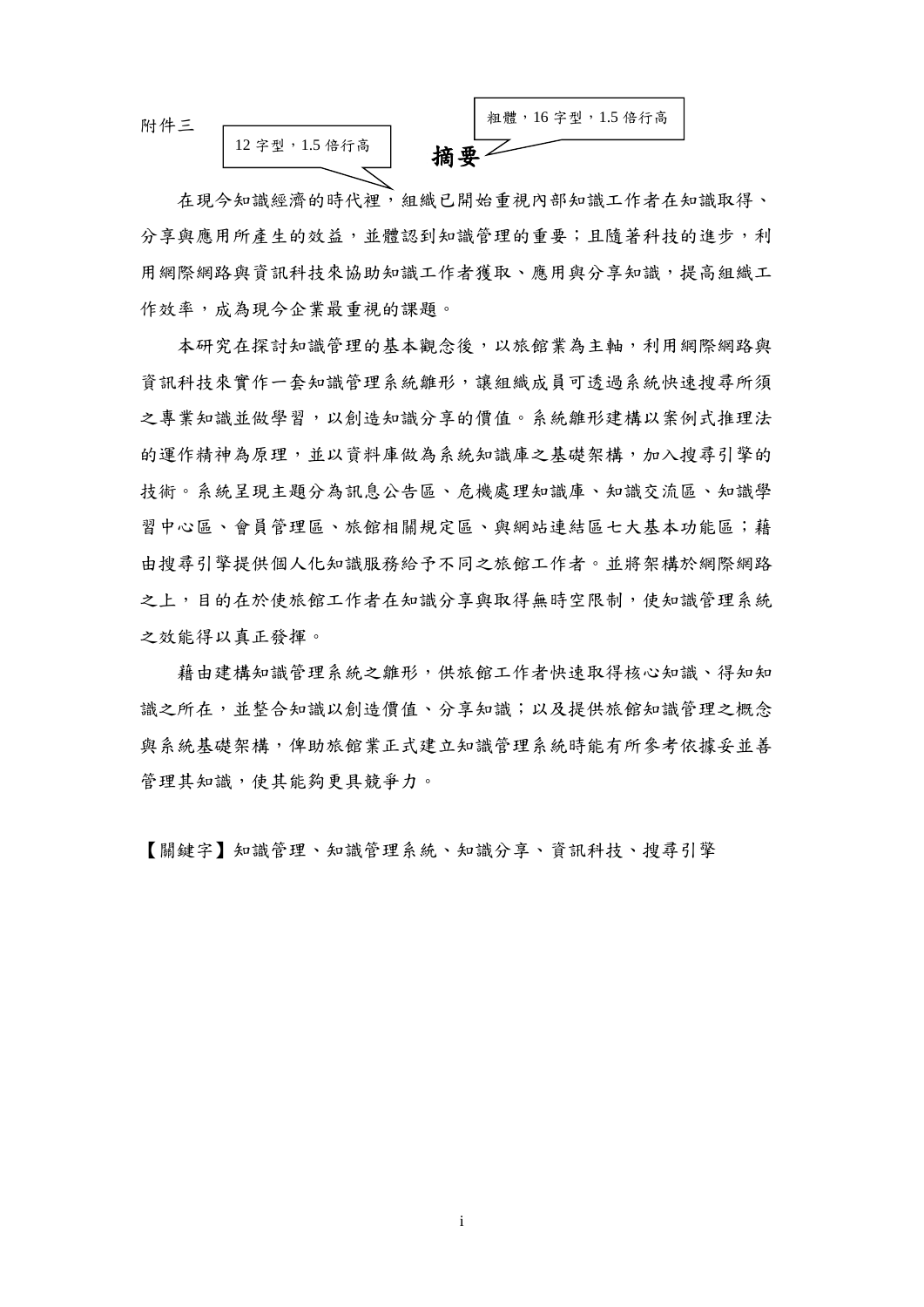### 12 字型,1.5 倍行高

## **ABSTRACT**

Nowadays in the age of knowledge-based economy, the organizations have put emphasis on the inner knowledge workers who can create the benefits according to the obtainment, share, and applications of knowledge. It has realized the importance of knowledge management. It is becoming the most important issue in the enterprises to take advantage of the Internet and information technology to assist the knowledge workers obtain, apply, and share knowledge.

After studying the basic concepts about the knowledge management, this study takes the hotel industry as an example, and uses the internet and information technology to construct a protocol suit of knowledge management system. Therefore the members of organization can find out the specialized knowledge rapidly through this system, and create the value of sharing knowledge. The construction of the protocol system is according to case-based reasoning, and fundamental frame of knowledge is based on database, and then adding the technology of searching engine. Using the subject directory to present the contents, and offer the dissimilar personal information to different hotel staffs, the protocol is divided into seven areas: bulletining message, crisis knowledge, exchanging knowledge, learning knowledge, managing employees, hotel rules, and connecting with the internet. Furthermore this system is constructed in the internet in order to offer the channel that whenever the hotel staffs want or wherever the hotel workers stay, they will get the information whatever they like. That does really bring into full play about the knowledge management.

By constructing the protocol system of knowledge management system can provide hotel staffs get core knowledge more quickly and use knowledge to create the value. By using this system, the hotel industry can construct formal knowledge management system and become better and better.

【 Keywords 】 Knowledge Management; Knowledge Management System; Knowledge Sharing; Information Technology; Searching Engine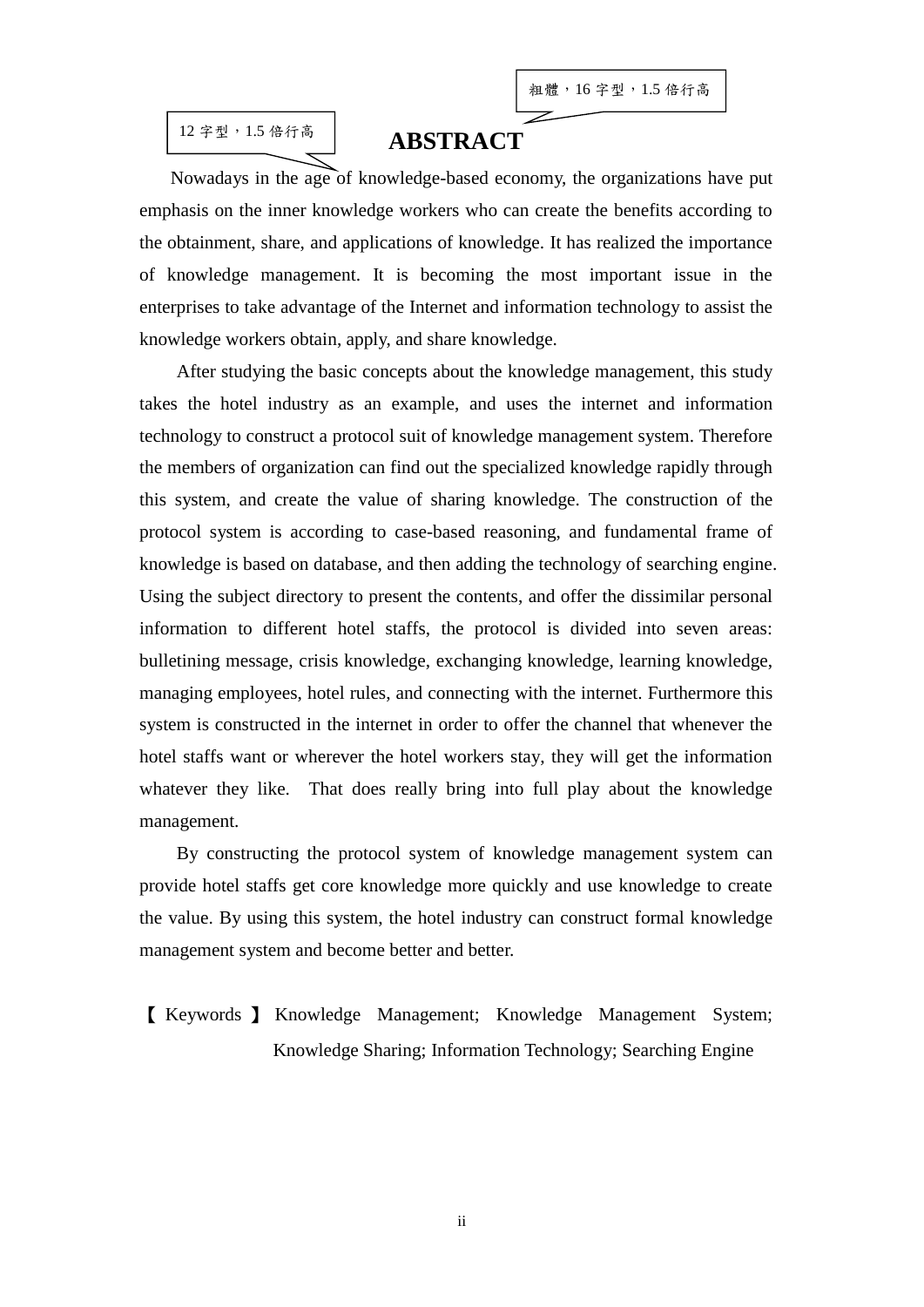|         | 附件四 |    | 粗體, 16字型, 1.5 倍行高 |  |
|---------|-----|----|-------------------|--|
|         |     | 目錄 |                   |  |
|         |     |    |                   |  |
|         |     |    |                   |  |
| 14 字型,  |     |    |                   |  |
| 1.5 倍行高 |     |    |                   |  |
|         |     |    |                   |  |
|         |     |    |                   |  |
| 12 字型,  |     |    |                   |  |
|         |     |    |                   |  |
|         | 第三節 |    |                   |  |
|         |     |    |                   |  |
|         |     |    |                   |  |
|         | 第三節 |    |                   |  |
|         | 第四節 |    |                   |  |
|         |     |    |                   |  |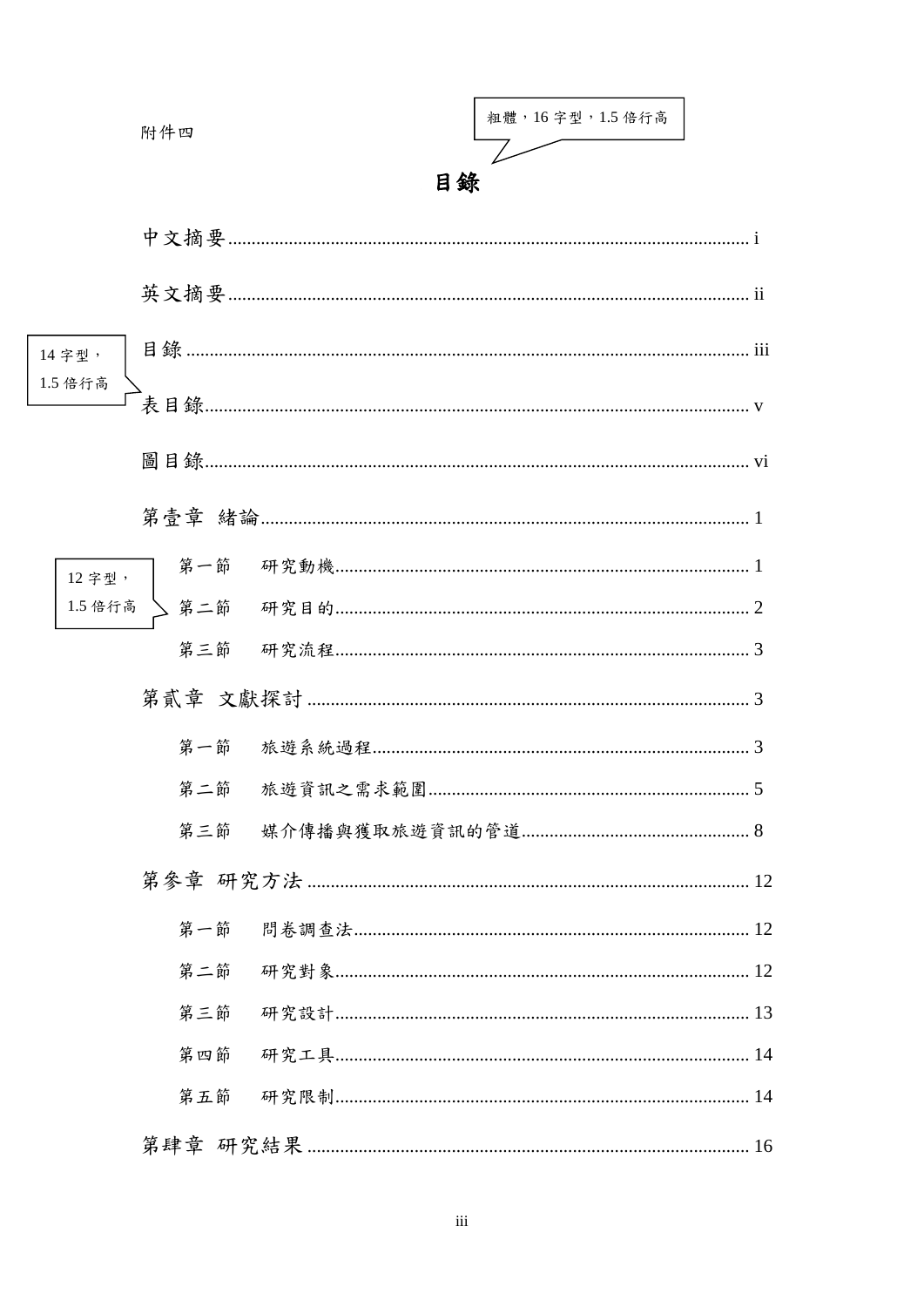| 第二節 |    |
|-----|----|
| 第三節 |    |
| 第四節 |    |
| 第五節 |    |
|     | 27 |
|     | 27 |
|     | 29 |
|     | 31 |
|     |    |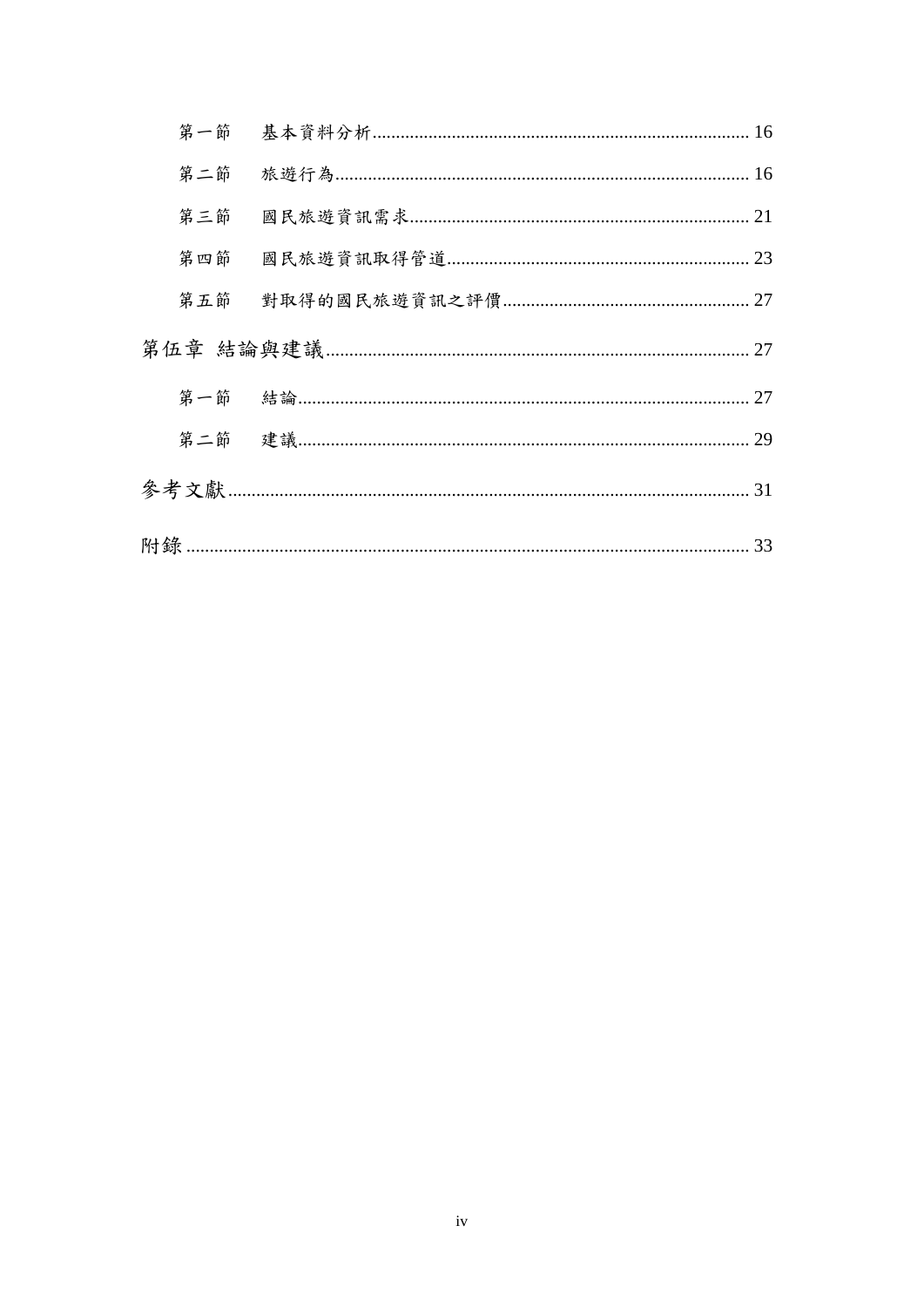附件五

| 12字型,   |                            | 粗體, 16字型, 1.5 倍行高 |     |
|---------|----------------------------|-------------------|-----|
| 1.5 倍行高 |                            | 表目錄               |     |
|         |                            |                   |     |
|         |                            |                   |     |
|         |                            |                   |     |
|         |                            |                   |     |
|         |                            |                   | .21 |
|         |                            |                   | .22 |
|         |                            |                   | .24 |
|         |                            |                   | 25  |
|         | 表 4-9 前往旅遊地點後的見聞與所取得國民旅遊資訊 |                   |     |
|         |                            |                   | .26 |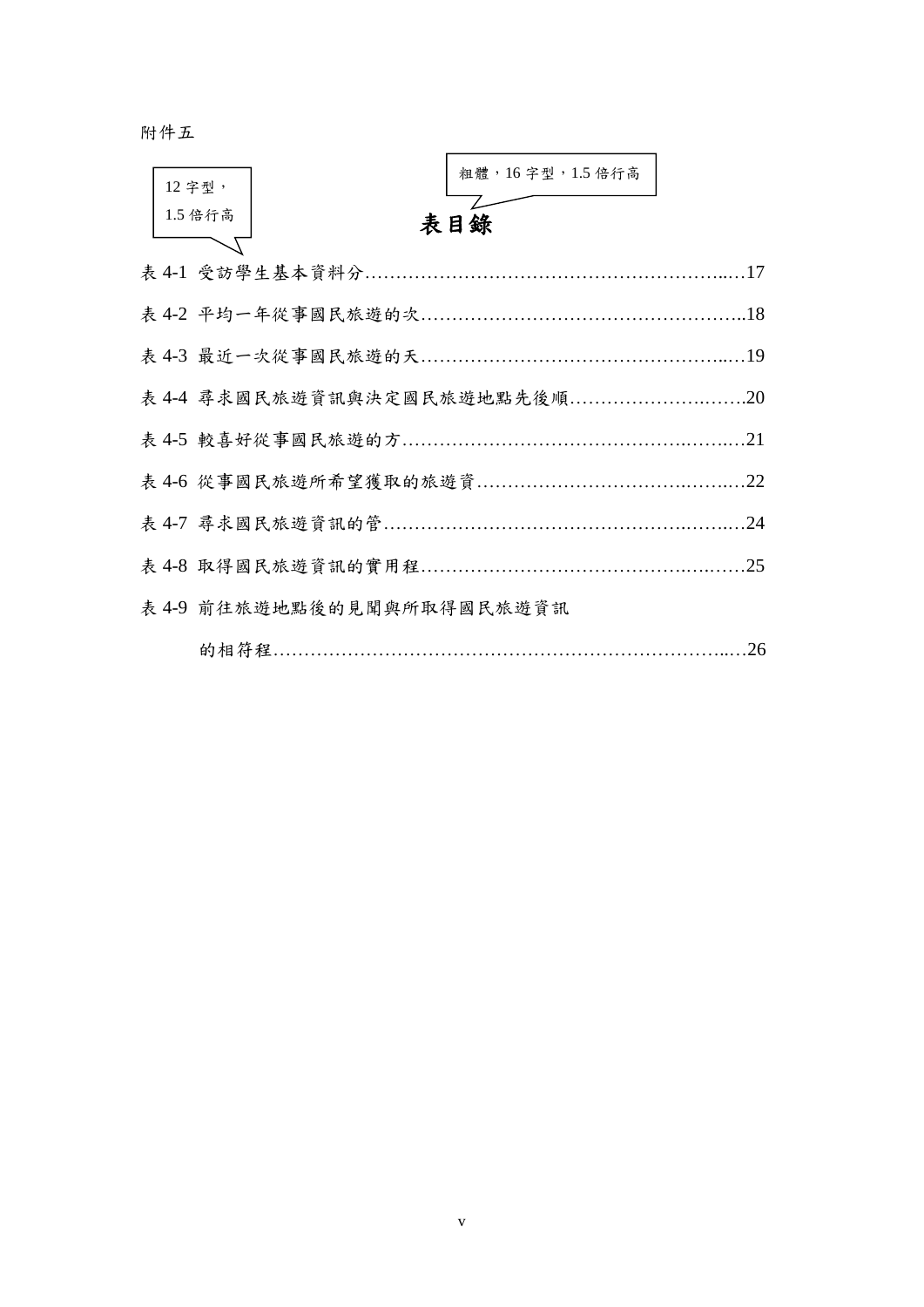附件六

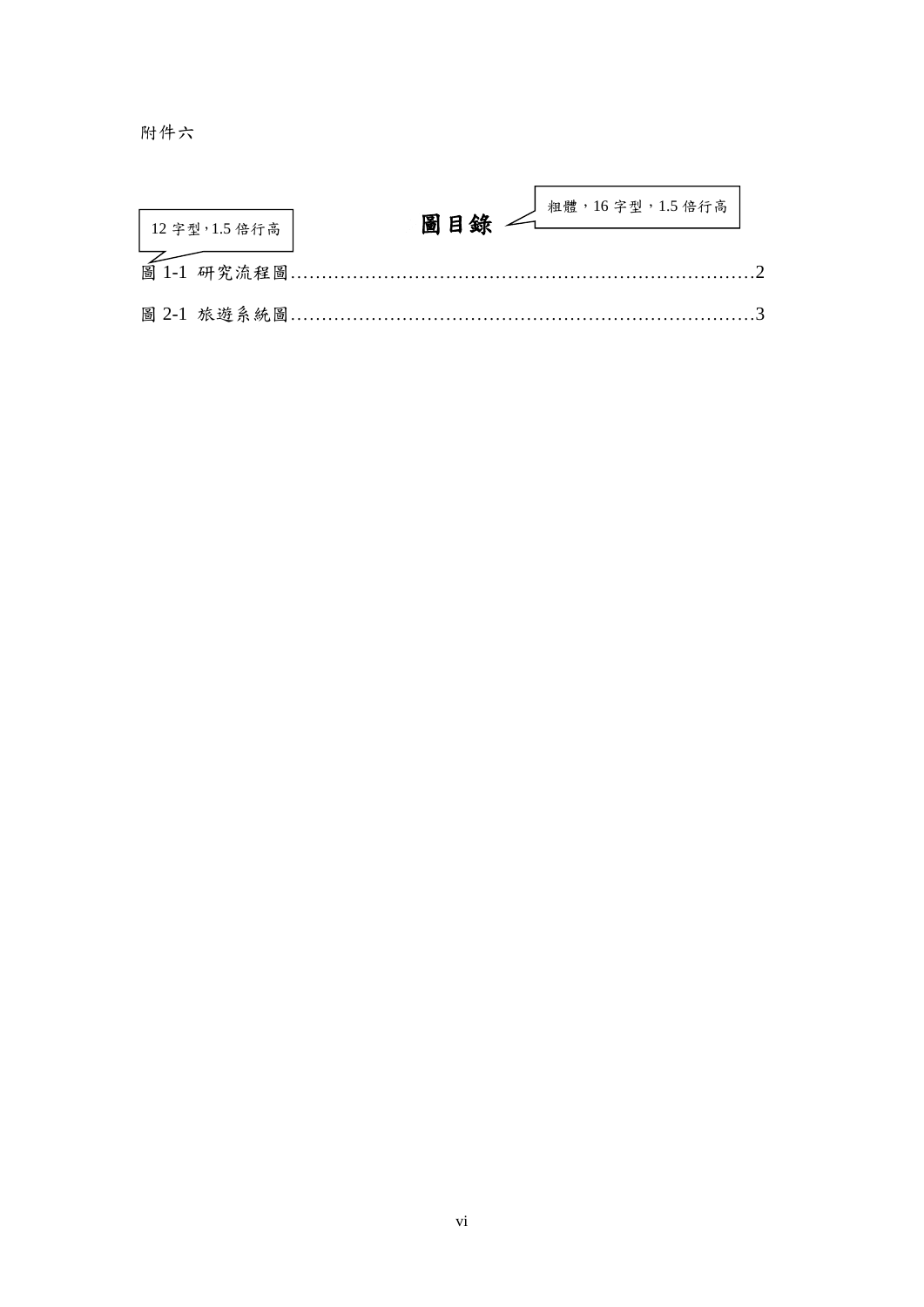附件七



### 第壹章 緒論

第一節 研究動機 粗體, 14 字型, 與前後段距離 12pt

12 字型,1.5 倍行高,左右對齊

隨著臺灣近年來經濟發展,旅遊觀念的提升,使得大學生在從事國民旅遊 上的能力及意願也相對增加。在國民旅遊愈形普遍,也愈形容易的情況下,遊 客也比以往更在乎國民旅遊的深度與廣度。因此不管在旅遊行程的規劃,抑或 是對旅遊景點的瞭解或認識,自然要比過去需要更多的旅遊資訊。

觀光系的學生在學校接受專業的訓練,除了可以從事一般型態的國民旅遊 活動,並且還有機會擔任國民旅遊團體的領隊,故對於旅遊資訊的需求應當更 為殷切。但是觀光系的學生到底需要什麼種類的旅遊資訊,且又是透過何種管 道來得到這些旅遊資訊,此方面的問題便值得來深入探討。

#### 第二節 研究目的

基於研究動機,本研究的目的歸納為以下五點:

- 一、瞭解銘傳大學觀光系學生平均一年內參與國民旅遊的次數及旅遊平均進行 的天數。
- 二、瞭解銘傳觀光系學生在尋求旅遊資訊與決定旅遊地點的先後順序。
- 三、瞭解銘傳觀光系學生喜好從事國民旅遊的方式。
- 四、調查並比較不同年級的銘傳觀光系學生,對於國民旅遊資訊需求及旅遊資 訊取得管道的情形。